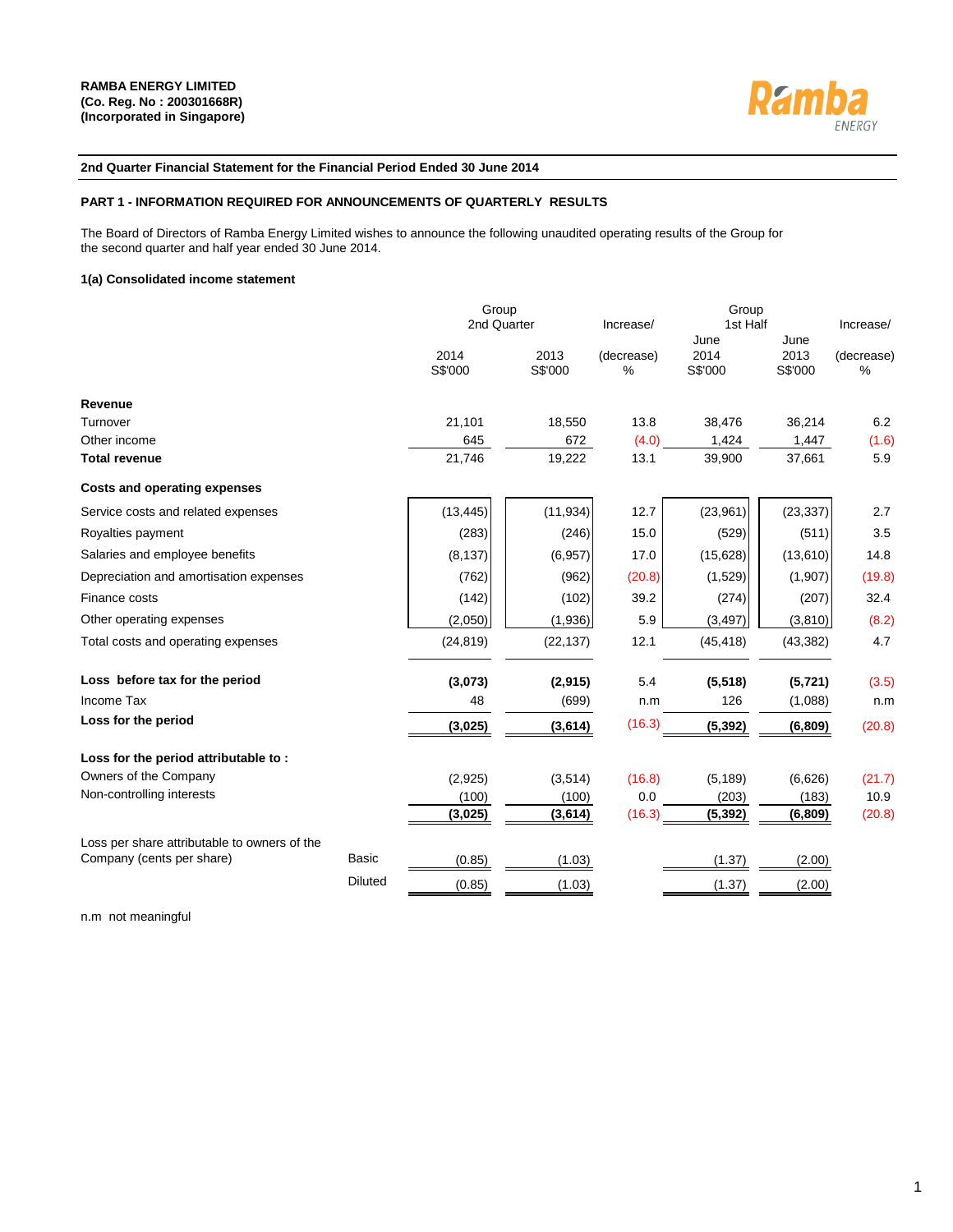|                                                               | Group       |         | Group    |          |  |
|---------------------------------------------------------------|-------------|---------|----------|----------|--|
|                                                               | 2nd Quarter |         | 1st Half |          |  |
| <b>Notes to Group Income Statement</b>                        | 2014        | 2013    | 2014     | 2013     |  |
|                                                               | S\$'000     | S\$'000 | S\$'000  | S\$'000  |  |
| Other income includes:                                        |             |         |          |          |  |
| Interest income from banks                                    | 5           | 4       | 9        | 9        |  |
| Leasing income                                                | 106         | 94      | 210      | 207      |  |
| Diesel consumed by service partner (including fuel surcharge) | 115         | 134     | 241      | 278      |  |
| Other operating expenses includes:                            |             |         |          |          |  |
| Foreign exchange (loss) / gain, net                           | (289)       | 101     | (491)    | 85       |  |
| Legal and other professional fees                             | (303)       | (351)   | (617)    | (673)    |  |
| Gain on disposal of property, plant and equipment             |             |         | 16       |          |  |
| Impairment of intangible assets                               |             |         |          | (102)    |  |
| Impairment of property, plant and equipment                   |             |         |          | (131)    |  |
| Rental & utilities - office                                   | (170)       | (123)   | (339)    | (246)    |  |
| Other administrative & operating expenses                     | (577)       | (745)   | (1,200)  | (1, 319) |  |
| Write back of doubtful receivables                            |             |         | 504      |          |  |
| <b>Finance costs comprises:</b>                               |             |         |          |          |  |
| Interest on borrowings                                        | (84)        | (23)    | (146)    | (69)     |  |
| Finance lease charges                                         | (58)        | (79)    | (128)    | (138)    |  |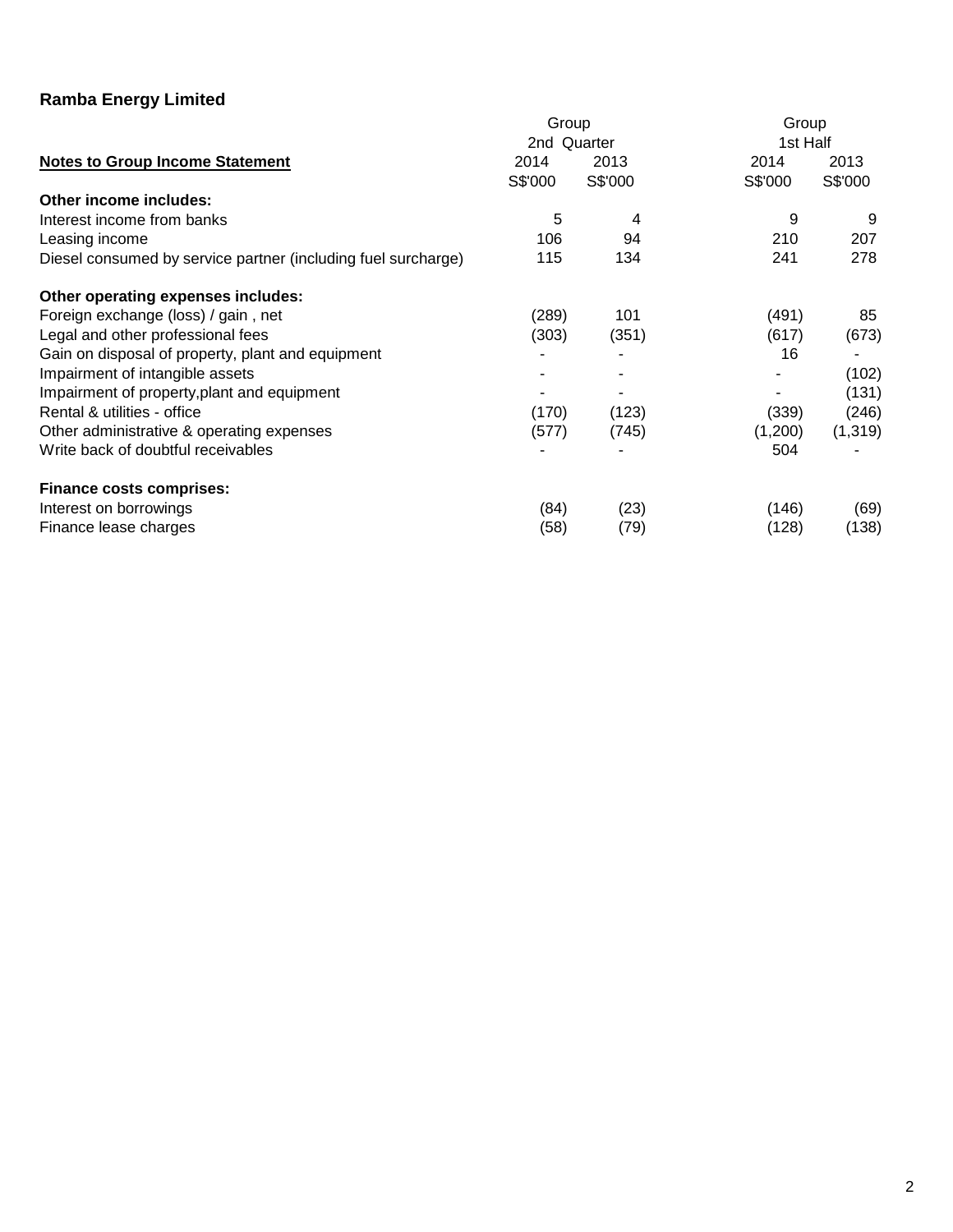## **1b(i) A statement of financial position (for the issuer and group), together with a comparative statement as at the end of the immediately preceding financial year.**

|                                                 | Group              |                     | Company                   |                            |
|-------------------------------------------------|--------------------|---------------------|---------------------------|----------------------------|
| <b>Balance Sheets as at</b>                     | 30.6.14<br>S\$'000 | 31.12.13<br>S\$'000 | 30.6.14<br><b>S\$'000</b> | 31.12.13<br><b>S\$'000</b> |
| <b>Non-current assets</b>                       |                    |                     |                           |                            |
| Oil and gas properties                          | 24,243             | 24,804              | $\blacksquare$            | $\blacksquare$             |
| Property, plant and equipment                   | 7,629              | 9,702               | 393                       | 445                        |
| Intangible assets                               | 3,208              | 2,205               | 194                       | 234                        |
| Investment in exploration and evaluation assets | 39,414             | 37,023              |                           |                            |
| Investment in marketable securities             | 3                  | 3                   | 3                         | 3                          |
| Investments in subsidiaries                     |                    |                     | 3,098                     | 2,848                      |
| Loans to subsidiaries                           |                    |                     | 38,991                    | 38,992                     |
| Leased assets                                   | 6                  | 17                  |                           |                            |
| Other receivables                               | 6,006              | 5,732               |                           |                            |
| Deferred tax assets                             | 91                 | 91                  |                           |                            |
| <b>Fixed deposits</b>                           | 1,342              | 1,316               |                           |                            |
|                                                 | 81,942             | 80,893              | 42,679                    | 42,522                     |
| <b>Current assets</b>                           |                    |                     |                           |                            |
| Trade receivables                               | 16,646             | 14,606              |                           |                            |
| Other receivables                               | 4,433              | 3,947               | 35,764                    | 28,841                     |
| Prepaid operating expenses                      | 1,589              | 933                 | 206                       | 100                        |
| Inventories                                     | 168                | 121                 |                           |                            |
| Leased assets                                   | 24                 | 25                  |                           |                            |
| Cash and bank balances                          | 5,014              | 6,483               | 73                        | 366                        |
|                                                 | 27,874             | 26,115              | 36,043                    | 29,307                     |
| <b>Current liabilities</b>                      |                    |                     |                           |                            |
| Trade payables                                  | 20,271             | 17,341              |                           |                            |
| Other payables                                  | 12,184             | 11,255              | 2,610                     | 1,243                      |
| Provisions                                      | 321                | 266                 |                           |                            |
| Finance lease liabilities                       | 1,580              | 1,531               | 76                        | 71                         |
| Term loans                                      | 98                 | 685                 |                           |                            |
| Other Ioan                                      | 7,043              | 3,625               | 7,043                     | 3,625                      |
| Income tax payable                              | 101                | 98                  |                           |                            |
|                                                 | 41,598             | 34,801              | 9,729                     | 4,939                      |
| Net current (liabilities) / assets              | (13, 724)          | (8,686)             | 26,314                    | 24,368                     |
| <b>Non-current liabilities</b>                  |                    |                     |                           |                            |
| Other payables                                  | 2,817              | 2,871               |                           |                            |
| Provisions                                      | 930                | 808                 | 39                        | 39                         |
| Abandonment and site restoration liabilities    | 703                | 623                 |                           |                            |
| Finance lease liabilities                       | 3,225              | 2,893               | 219                       | 252                        |
| Deferred tax liabilities                        | 6,179              | 6,352               |                           |                            |
|                                                 | 13,854             | 13,547              | 258                       | 291                        |
| <b>Net assets</b>                               | 54,364             | 58,660              | 68,735                    | 66,599                     |
| Equity attributable to the owners               |                    |                     |                           |                            |
| of the Company                                  |                    |                     |                           |                            |
| Share capital                                   | 85,080             | 84,263              | 85,080                    | 84,263                     |
| Treasury shares                                 | (935)              | (935)               | (935)                     | (935)                      |
| Other reserves                                  | 3,014              | 2,746               | 5,725                     | 5,190                      |
| <b>Accumulated losses</b>                       | (31, 861)          | (26, 672)           | (21, 135)                 | (21, 919)                  |
|                                                 | 55,298             | 59,402              | 68,735                    | 66,599                     |
| <b>Non-controlling interests</b>                | (934)              | (742)               |                           |                            |
| <b>Total equity</b>                             | 54,364             | 58,660              | 68,735                    | 66,599                     |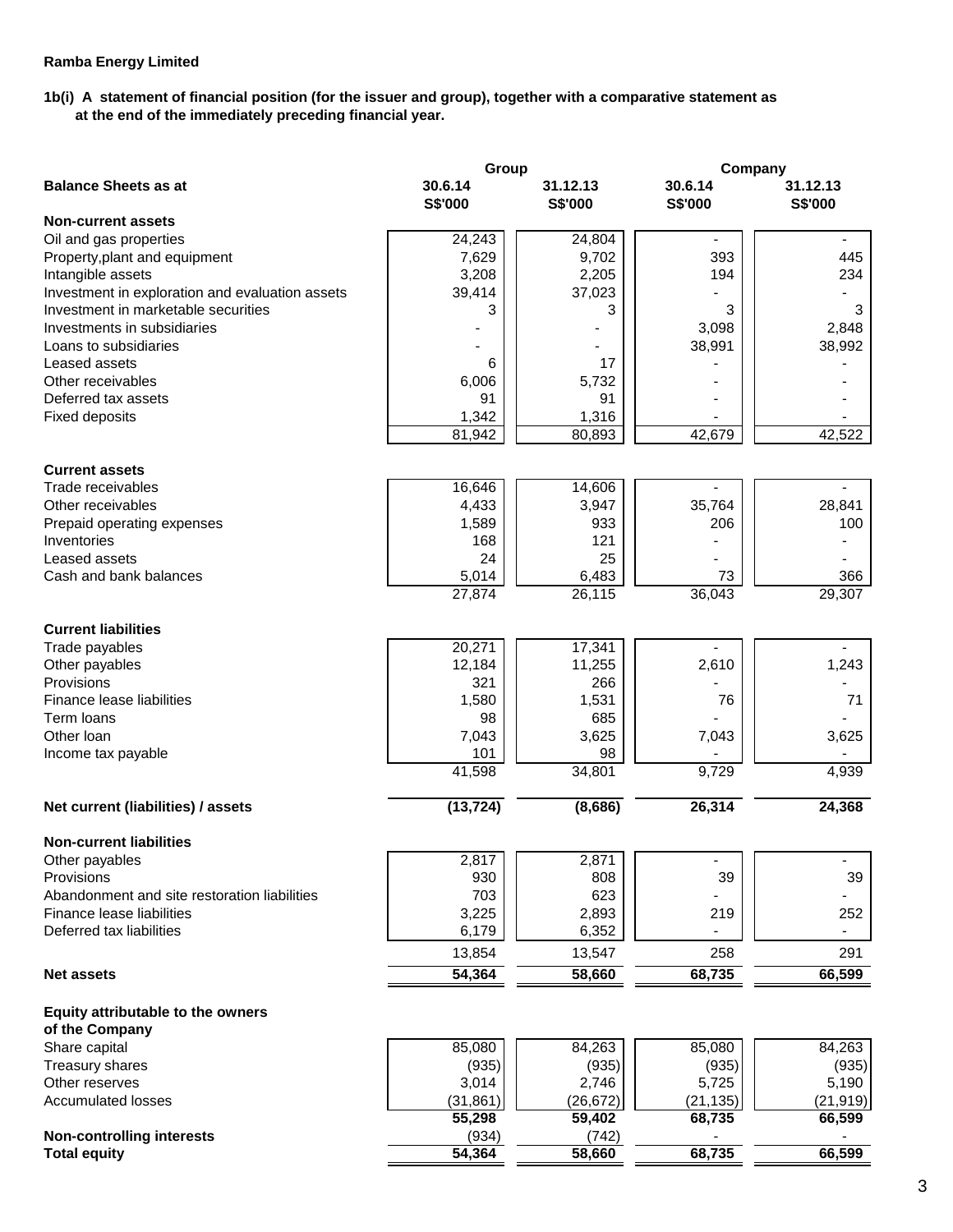**1(b)(ii). Aggregate amount of Group's borrowings and debt securities** 

|              |                                                    | 30 Jun 14<br>S\$'000 | 31 Dec 13<br>S\$'000 |
|--------------|----------------------------------------------------|----------------------|----------------------|
| 1            | Amount repayable in one year or less, or on demand |                      |                      |
|              | Secured                                            | 1,580                | 1,531                |
|              | Unsecured                                          | 7,141                | 4,310                |
| $\mathbf{2}$ | Amount repayable after one year<br>Secured         | 3,225                | 2,893                |
|              | Total                                              | 11,946               | 8,734                |

The unsecured term loan are guaranteed by the Company. Certain subsidiaries of the Company pledged their transport equipment as security for facilities granted by financial institutions.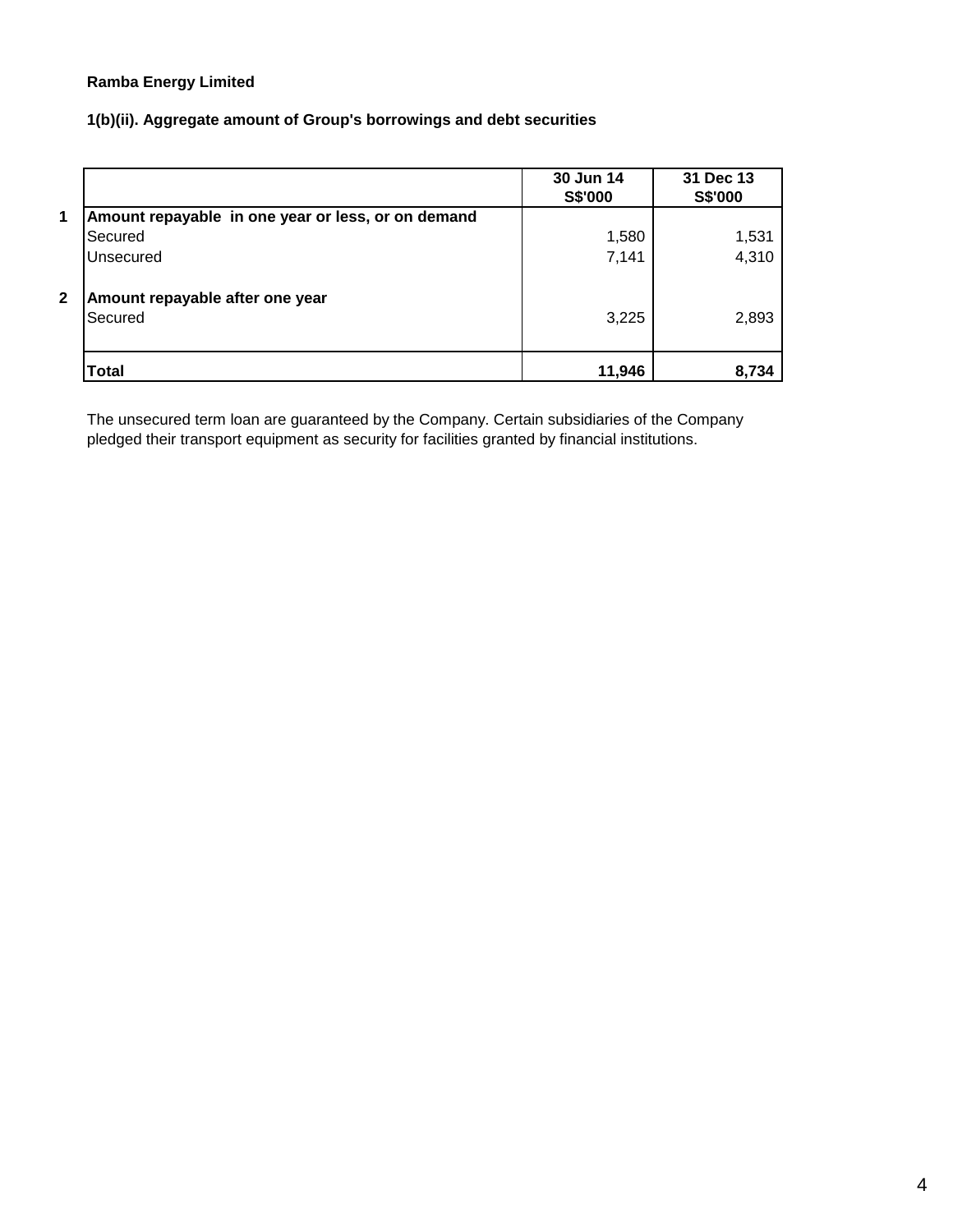## **STATEMENT OF COMPREHENSIVE INCOME**

|                                                                                                                               | Group             |                   | Group             |                   |
|-------------------------------------------------------------------------------------------------------------------------------|-------------------|-------------------|-------------------|-------------------|
|                                                                                                                               | 2Q2014<br>S\$'000 | 2Q2013<br>S\$'000 | 1H2014<br>S\$'000 | 1H2013<br>S\$'000 |
| Loss, net of tax for the period                                                                                               | (3,025)           | (3,614)           | (5, 392)          | (6,809)           |
| Other comprehensive income<br>Items that may be reclassified subsequently to profit or loss :<br>Foreign currency translation | (649)             | 745               | (256)             | 1,562             |
| Total comprehensive loss for the period                                                                                       | (3,674)           | (2,869)           | (5,648)           | (5, 247)          |
| Total comprehensive loss attributable to:<br>- Owners of the Company<br>- Non controlling interests                           | (3,581)<br>(93)   | (2,758)<br>(111)  | (5, 456)<br>(192) | (5,047)<br>(200)  |
|                                                                                                                               | (3,674)           | (2,869)           | (5,648)           | (5, 247)          |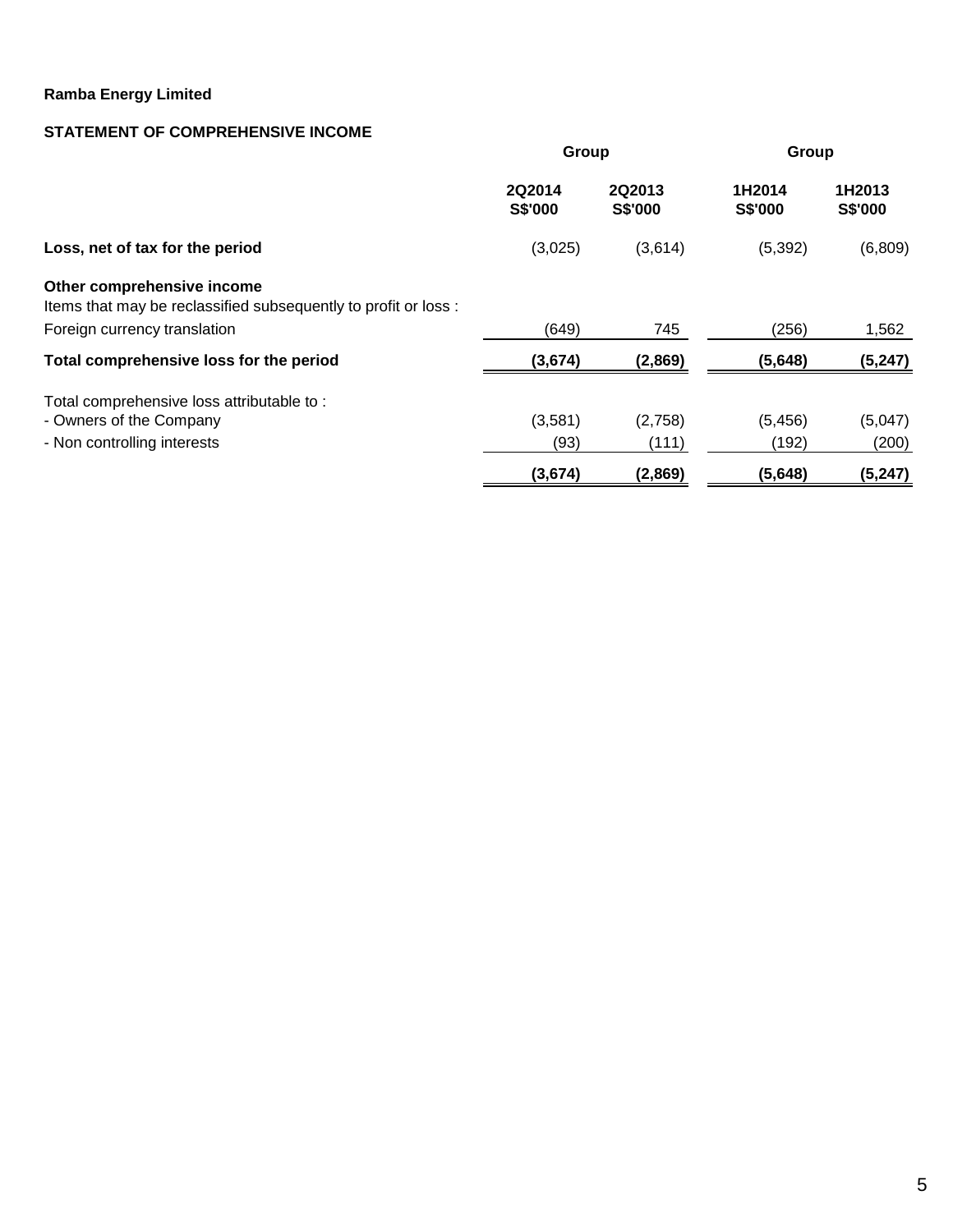**1(c) A cash flow statement (for the group), together with a comparative statement for the corresponding period of the immediately preceding financial year.** 

|                                                                      |        | Group                     |                           | Group                     |                    |  |
|----------------------------------------------------------------------|--------|---------------------------|---------------------------|---------------------------|--------------------|--|
|                                                                      |        |                           |                           | For the period ended      |                    |  |
|                                                                      |        | 2Q 2014<br><b>S\$'000</b> | 2Q 2013<br><b>S\$'000</b> | 30.6.14<br><b>S\$'000</b> | 30.6.13<br>S\$'000 |  |
| Cash flows from operating activities :                               |        |                           |                           |                           |                    |  |
| Loss before income tax for the period                                |        | (3,073)                   | (2,915)                   | (5,518)                   | (5, 721)           |  |
| Adjustments for:                                                     |        |                           |                           |                           |                    |  |
| Depreciation and amortisation expenses                               |        | 762                       | 962                       | 1,529                     | 1,907              |  |
| Unrealised exchange loss                                             |        | 401                       |                           | 401                       |                    |  |
| Gain on disposal of property, plant and equipment                    |        |                           |                           | (16)                      |                    |  |
| Impairment of intangible assets                                      |        |                           |                           |                           | 102                |  |
| Impairment of property, plant and equipment                          |        |                           |                           |                           | 131                |  |
| Share based payment<br>Write back for doubtful receivables           |        | 708                       | 648                       | 1,355                     | 1,004              |  |
| Finance costs                                                        |        | 142                       | 102                       | (504)<br>274              | 207                |  |
| Interest income from banks                                           |        | (5)                       | (4)                       | (9)                       | (9)                |  |
| Foreign exchange translation adjustments                             |        | (295)                     | 82                        | 75                        | 67                 |  |
| Operating cash flows before working capital changes                  |        | (1,360)                   | (1, 125)                  | (2, 413)                  | (2, 312)           |  |
| Changes in working capital                                           |        |                           |                           |                           |                    |  |
| Trade receivables                                                    |        | (1,461)                   | 1,000                     | (1,536)                   | 1,275              |  |
| Other receivables                                                    |        | 555                       | 404                       | (749)                     | (445)              |  |
| Prepaid operating expenses                                           |        | (183)                     | (396)                     | (656)                     | (132)              |  |
| Inventories                                                          |        | (15)                      | (160)                     | (48)                      | (194)              |  |
| Trade payables                                                       |        | 1,755                     | (607)                     | 2,926                     | (1, 145)           |  |
| Other payables and provisions                                        |        | 1,000                     | 1,828                     | 1,001                     | (1, 546)           |  |
| Cash generated from / (used in) operations                           |        | 291                       | 944                       | (1, 475)                  | (4, 499)           |  |
| Interest income received                                             |        | 5                         | 4                         | 9                         | 9                  |  |
| Income tax (paid) / received                                         |        | (1)                       | (3)                       | 38                        | 67                 |  |
| Finance costs paid                                                   |        | (62)                      | (91)                      | (138)                     | (196)              |  |
| Net cash flows generated from / (used in) operating activities       |        | 233                       | 854                       | (1, 566)                  | (4,619)            |  |
| Cash flows from investing activities :                               |        |                           |                           |                           |                    |  |
| Proceeds from disposal of property, plant and equipment              |        |                           | 4                         | 1,942                     | 4                  |  |
| Purchase of property, plant and equipment and oil and gas properties |        | (345)                     | (681)                     | (923)                     | (803)              |  |
| Acquisition of intangible assets                                     |        | (73)                      | (3)                       | (1, 194)                  | (11)               |  |
| Acquisition of exploration & evaluation assets                       |        | (821)                     | (2,926)                   | (2,867)                   | (5, 847)           |  |
| Net cash flows used in investing activities                          |        | (1,239)                   | (3,606)                   | (3,042)                   | (6, 657)           |  |
| Cash flows from financing activities :                               |        |                           |                           |                           |                    |  |
| Net proceeds from issuance of new shares via rights issue            |        |                           |                           |                           | 18,435             |  |
| Proceeds from options exercised                                      |        |                           | 92                        |                           | 140                |  |
| Proceeds from other loan                                             |        | 1,118                     |                           | 3,418                     |                    |  |
| Repayment of term loans                                              |        | (285)                     | (984)                     | (578)                     | (1,590)            |  |
| (Repayment of) / proceeds from finance lease                         |        | (458)                     | (419)                     | 379                       | 89                 |  |
| Decrease / (Increase) in fixed deposits pledged                      |        | 85                        | 75                        | (26)                      | (10)               |  |
| Net cash flows generated from / (used in) financing activities       |        | 460                       | (1, 236)                  | 3,193                     | 17,064             |  |
| Net (decrease)/ increase in cash and cash equivalents                |        | (546)                     | (3,988)                   | (1, 415)                  | 5,788              |  |
| Effect of exchange rate changes on cash and cash equivalents         |        | (38)                      | 52                        | (54)                      | 104                |  |
| Cash and cash equivalents at beginning of period                     |        | 5,598                     | 15,080                    | 6,483                     | 5,252              |  |
| Cash and cash equivalents at end of period                           | Note A | 5,014                     | 11,144                    | 5,014                     | 11,144             |  |
| <u>Note A</u>                                                        |        |                           |                           |                           |                    |  |
| Cash on hand and at bank                                             |        | 5,014                     | 11,144                    | 5,014                     | 11,144             |  |
| <b>Fixed deposits</b>                                                |        | 1,342                     | 1,316                     | 1,342                     | 1,316              |  |
| Cash and deposits                                                    |        | 6,356                     | 12,460                    | 6,356                     | 12,460             |  |
| Less: Restricted cash classified as non-current assets               |        | (1, 342)                  | (1,316)                   | (1, 342)                  | (1,316)            |  |
|                                                                      |        |                           |                           |                           |                    |  |
| Cash and cash equivalents                                            |        | 5,014                     | 11,144                    | 5,014                     | 11,144             |  |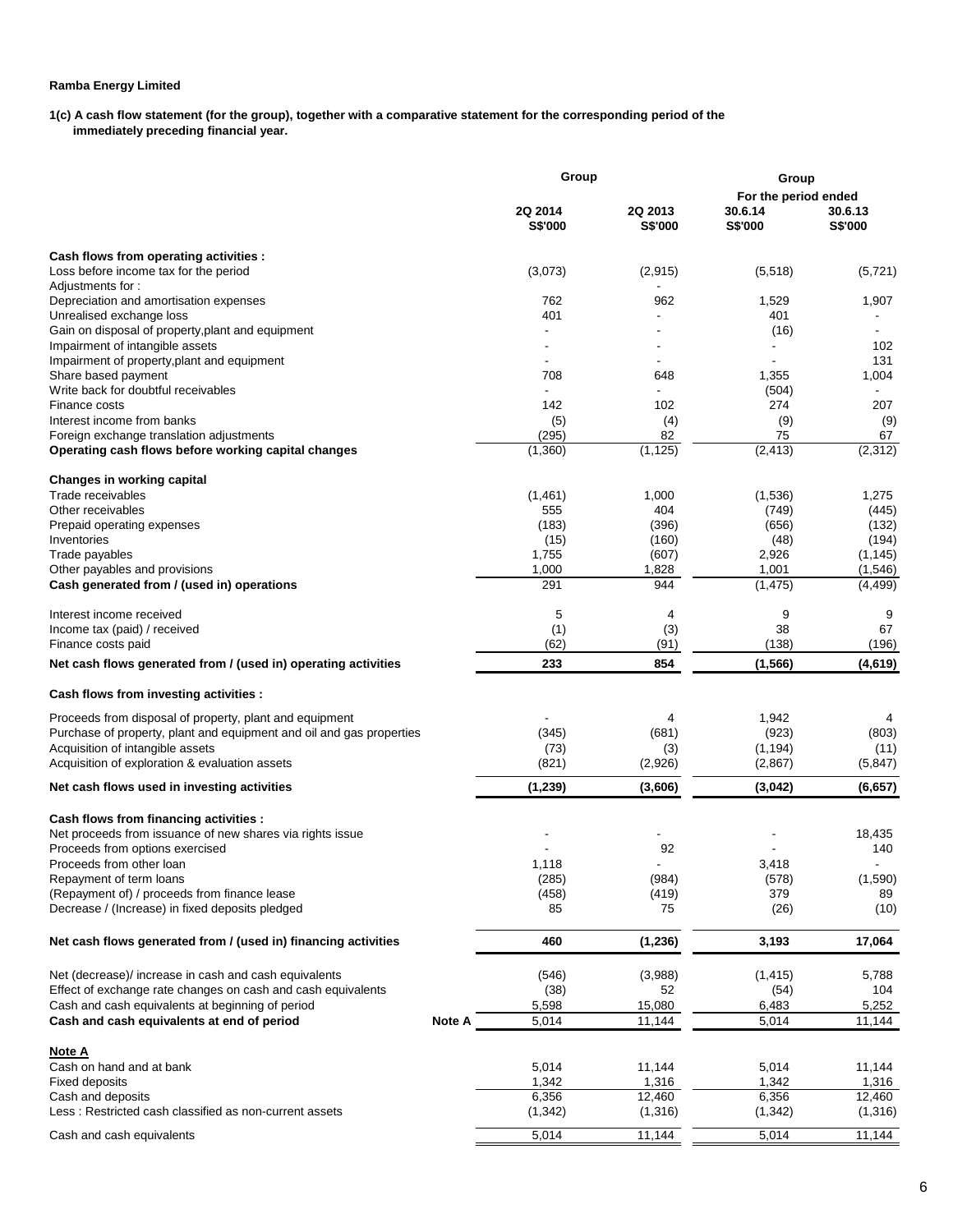1 (d) (i) A statement (for the issuer and group) showing either (i) all changes in equity or (ii) changes in equity other than those arising from capitalisation issues and distributions to shareholders, together with a com

|                                                                                                    |                            |                                                                            |                             |                               |                                  |                                       | Attributable to owners of the Company     |                   |                                                       |                                                        |                               |                                         |
|----------------------------------------------------------------------------------------------------|----------------------------|----------------------------------------------------------------------------|-----------------------------|-------------------------------|----------------------------------|---------------------------------------|-------------------------------------------|-------------------|-------------------------------------------------------|--------------------------------------------------------|-------------------------------|-----------------------------------------|
| Group                                                                                              | Total<br>Equity<br>S\$'000 | Equity<br>attributable to<br>owners of the<br>Company,<br>total<br>S\$'000 | Share<br>capital<br>S\$'000 | Treasury<br>shares<br>S\$'000 | Accumulated<br>losses<br>S\$'000 | Other<br>reserves<br>total<br>S\$'000 | Share based<br>payment reserve<br>S\$'000 | Others<br>S\$'000 | Foreign currency<br>translation<br>reserve<br>S\$'000 | Gain on<br>reissuance of<br>treasury shares<br>S\$'000 | Capital<br>reserve<br>S\$'000 | Non controlling<br>interests<br>S\$'000 |
| Opening balance as at 1 January 2014                                                               | 58,660                     | 59,402                                                                     | 84,263                      | (935)                         | (26, 672)                        | 2,746                                 | 2,560                                     | 100               | (2,892)                                               | 2,630                                                  | 348                           | (742)                                   |
| 1Q 2014                                                                                            |                            |                                                                            |                             |                               |                                  |                                       |                                           |                   |                                                       |                                                        |                               |                                         |
| Loss for the period                                                                                | (2, 367)                   | (2, 264)                                                                   |                             |                               | (2, 264)                         |                                       |                                           |                   |                                                       |                                                        |                               | (103)                                   |
| Other comprehensive income                                                                         |                            |                                                                            |                             |                               |                                  |                                       |                                           |                   |                                                       |                                                        |                               |                                         |
| Exchange differences on translating foreign operations                                             | 393                        | 389                                                                        |                             |                               | $\overline{\phantom{a}}$         | 389                                   |                                           |                   | 389                                                   |                                                        |                               | $\overline{4}$                          |
| Total comprehensive (loss) / income for the period<br>Contributions by and distributions to owners | (1, 974)                   | (1, 875)                                                                   | $\blacksquare$              |                               | (2, 264)                         | 389                                   |                                           |                   | 389                                                   |                                                        |                               | (99)                                    |
| Issuance of shares pursuant to RGPSP                                                               |                            |                                                                            | 820                         |                               |                                  | (820)                                 | (820)                                     |                   |                                                       |                                                        |                               | $\sim$                                  |
| Grant of equity settled share based payment to employees                                           | 647                        | 647                                                                        |                             |                               |                                  | 647                                   | 647                                       |                   |                                                       |                                                        |                               | $\overline{\phantom{a}}$                |
| Total contributions by and distributions to owners                                                 | 647                        | 647                                                                        | 820                         |                               |                                  | (173)                                 | (173)                                     |                   |                                                       |                                                        |                               |                                         |
| Total transactions with owners in their capacity as owners                                         | 647                        | 647                                                                        | 820                         |                               |                                  | (173)                                 | (173)                                     |                   |                                                       |                                                        |                               |                                         |
| Closing balance as at 31 March 2014                                                                | 57,333                     | 58,174                                                                     | 85,083                      | (935)                         | (28, 936)                        | 2,962                                 | 2,387                                     | 100               | (2, 503)                                              | 2,630                                                  | 348                           | (841)                                   |
| 2Q 2014                                                                                            |                            |                                                                            |                             |                               |                                  |                                       |                                           |                   |                                                       |                                                        |                               |                                         |
| Loss for the period                                                                                | (3,025)                    | (2,925)                                                                    |                             |                               | (2,925)                          | $\overline{\phantom{a}}$              |                                           |                   |                                                       |                                                        |                               | (100)                                   |
| Other comprehensive income                                                                         |                            |                                                                            |                             |                               |                                  |                                       |                                           |                   |                                                       |                                                        |                               |                                         |
| Exchange differences on translating foreign operations                                             | (649)                      | (656)                                                                      |                             |                               |                                  | (656)                                 |                                           |                   | (656)                                                 |                                                        |                               | $\overline{7}$                          |
| Total comprehensive loss for the period                                                            | (3,674)                    | (3, 581)                                                                   |                             |                               | (2, 925)                         | (656)                                 |                                           |                   | (656)                                                 |                                                        |                               | (93)                                    |
| Contributions by and distributions to owners                                                       |                            |                                                                            |                             |                               |                                  |                                       |                                           |                   |                                                       |                                                        |                               |                                         |
| Share issuance expenses                                                                            | (3)                        | (3)                                                                        | (3)                         |                               |                                  | $\overline{\phantom{a}}$              |                                           |                   |                                                       |                                                        |                               |                                         |
| Grant of equity settled share based payment to employees                                           | 708                        | 708                                                                        |                             |                               |                                  | 708                                   | 708                                       |                   |                                                       |                                                        |                               |                                         |
| Total contributions by and distributions to owners                                                 | 705                        | 705                                                                        | (3)                         |                               |                                  | 708                                   | 708                                       |                   |                                                       |                                                        |                               |                                         |
| Total transactions with owners in their capacity as owners                                         | 705                        | 705                                                                        | (3)                         |                               |                                  | 708                                   | 708                                       |                   |                                                       |                                                        |                               |                                         |
| Closing balance as at 30 June 2014                                                                 | 54,364                     | 55,298                                                                     | 85,080                      | (935)                         | (31, 861)                        | 3,014                                 | 3,095                                     | 100               | (3, 159)                                              | 2,630                                                  | 348                           | (934)                                   |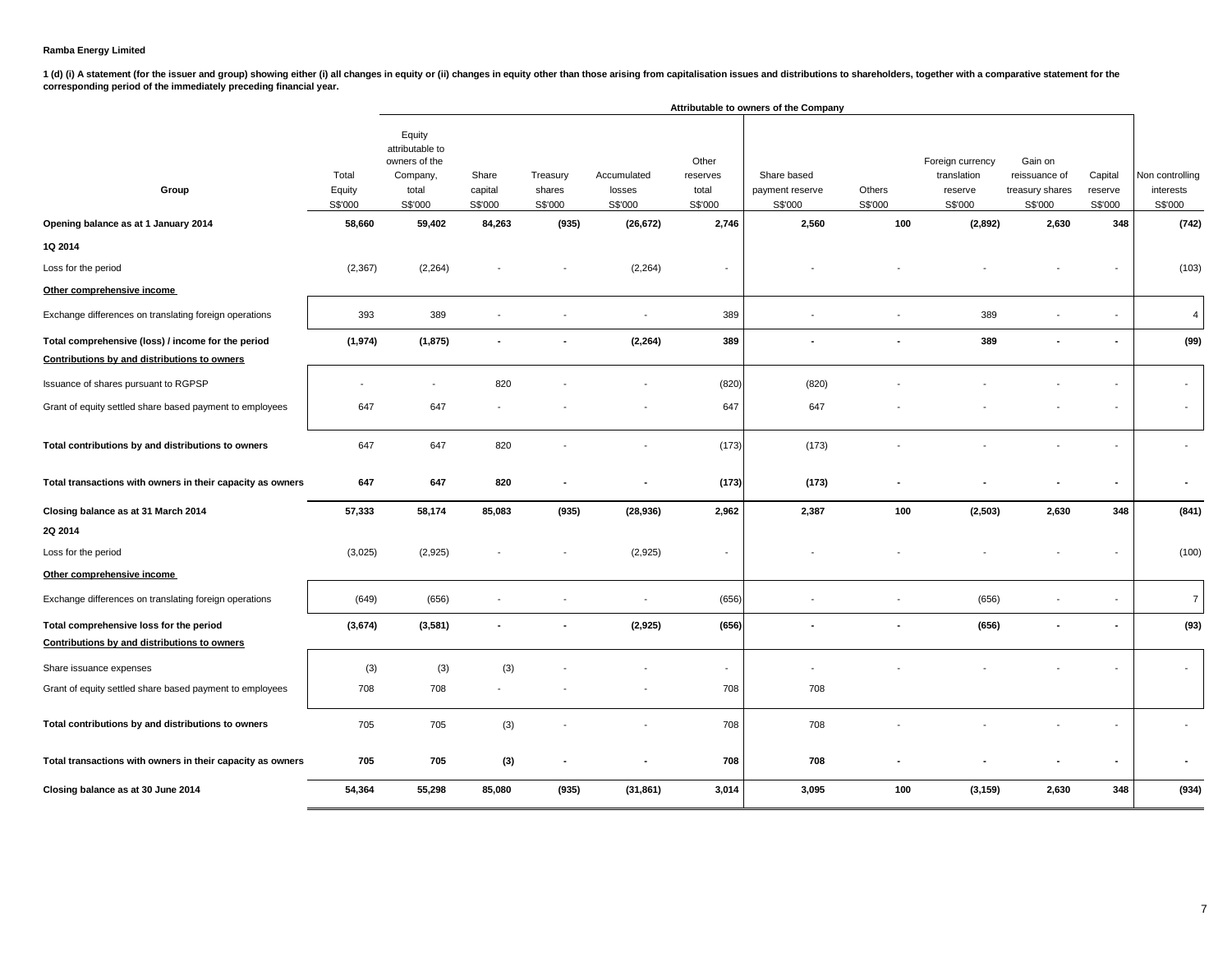**1 (d) (i) A statement (for the issuer and group) showing either (i) all changes in equity or (ii) changes in equity other than those arising from capitalisation issues and distributions to shareholders, together with a comparative statement for the corresponding period of the immediately preceding financial year.**

|                                                               |          |                                            |                |          |                          |                          | Attributable to owners of the Company |                  |                 |                          |                          |
|---------------------------------------------------------------|----------|--------------------------------------------|----------------|----------|--------------------------|--------------------------|---------------------------------------|------------------|-----------------|--------------------------|--------------------------|
|                                                               |          | Equity<br>attributable to<br>owners of the |                |          |                          | Other                    |                                       | Foreign currency | Gain on         |                          |                          |
|                                                               | Total    | Company,                                   | Share          | Treasury | Accumulated              | reserves                 | Share based                           | translation      | reissuance of   | Capital                  | Non controlling          |
| Group                                                         | Equity   | total                                      | capital        | shares   | losses                   | total                    | payment reserve                       | reserve          | treasury shares | reserve                  | interests                |
|                                                               | S\$'000  | S\$'000                                    | S\$'000        | S\$'000  | S\$'000                  | S\$'000                  | S\$'000                               | S\$'000          | S\$'000         | S\$'000                  | S\$'000                  |
| Opening balance as at 1 January 2013<br>1Q 2013               | 50,853   | 51,198                                     | 64,256         | (1,746)  | (11, 404)                | 92                       | 1,807                                 | (4,809)          | 2,746           | 348                      | (345)                    |
| Loss for the period<br>Other comprehensive income             | (3, 195) | (3, 112)                                   |                |          | (3, 112)                 | $\overline{a}$           |                                       |                  |                 |                          | (83)                     |
| Exchange differences on translating foreign<br>operations     | 817      | 823                                        |                |          |                          | 823                      |                                       | 823              |                 |                          | (6)                      |
| Total comprehensive loss for the period                       | (2,378)  | (2, 289)                                   | $\blacksquare$ |          | (3, 112)                 | 823                      | ÷                                     | 823              | $\blacksquare$  | $\blacksquare$           | (89)                     |
| Contributions by and distributions to owners                  |          |                                            |                |          |                          |                          |                                       |                  |                 |                          |                          |
| Issuance of shares arising from rights issues                 | 19,366   | 19,366                                     | 19,366         |          |                          | ÷,                       |                                       |                  |                 |                          |                          |
| Grant of equity settled share based payment to<br>employee    | 347      | 347                                        |                |          |                          | 347                      | 347                                   |                  |                 |                          |                          |
| Issuance of shares pursuant to RGPSP / RGSOS                  | 55       | 55                                         | 145            | 61       | 8                        | (159)                    | (149)                                 |                  | (10)            | $\overline{a}$           | $\sim$                   |
| Share issuance expenses                                       | (881)    | (881)                                      | (881)          |          |                          | $\overline{\phantom{a}}$ |                                       |                  |                 | $\overline{a}$           | $\overline{\phantom{a}}$ |
| Total contributions by and distributions to<br>owners         | 18,887   | 18,887                                     | 18,630         | 61       | 8                        | 188                      | 198                                   |                  | (10)            |                          |                          |
| Total transactions with owners in their capacity<br>as owners | 18,887   | 18,887                                     | 18,630         | 61       | 8                        | 188                      | 198                                   |                  | (10)            | ä,                       |                          |
| Closing balance as at 31 March 2013                           | 67,362   | 67,796                                     | 82,886         | (1,685)  | (14, 508)                | 1,103                    | 2,005                                 | (3,986)          | 2,736           | 348                      | (434)                    |
| 2Q 2013                                                       |          |                                            |                |          |                          |                          |                                       |                  |                 |                          |                          |
| Loss for the period                                           | (3,614)  | (3, 514)                                   |                |          | (3, 514)                 |                          |                                       |                  |                 |                          | (100)                    |
| Other comprehensive income                                    |          |                                            |                |          |                          |                          |                                       |                  |                 |                          |                          |
| Exchange differences on translating foreign<br>operations     | 745      | 756                                        |                |          |                          | 756                      |                                       | 756              |                 |                          | (11)                     |
| Total comprehensive (loss) / income for the<br>period         | (2,869)  | (2,758)                                    |                |          | (3, 514)                 | 756                      |                                       | 756              |                 |                          | (111)                    |
| Contributions by and distributions to owners                  |          |                                            |                |          |                          |                          |                                       |                  |                 |                          |                          |
| Grant of equity settled share based payment to<br>employees   | 648      | 648                                        |                |          | $\overline{\phantom{a}}$ | 648                      | 648                                   |                  |                 |                          | $\blacksquare$           |
| Issuance of shares pursuant to RGPSP / RGSOS                  | 98       | 98                                         | 65             | 80       |                          | (47)                     | (47)                                  |                  |                 |                          | $\overline{\phantom{a}}$ |
| Share issuance expenses                                       | (21)     | (21)                                       | (21)           |          | $\overline{\phantom{a}}$ | ٠                        | ÷,                                    |                  |                 | $\overline{\phantom{a}}$ | $\sim$                   |
| Total contributions by and distributions to<br>owners         | 725      | 725                                        | 44             | 80       |                          | 601                      | 601                                   |                  |                 |                          |                          |
| Total transactions with owners in their capacity<br>as owners | 725      | 725                                        | 44             | 80       | $\blacksquare$           | 601                      | 601                                   |                  |                 | $\frac{1}{2}$            |                          |
| Closing balance as at 30 June 2013                            | 65,218   | 65,763                                     | 82,930         | (1,605)  | (18, 022)                | 2,460                    | 2,606                                 | (3, 230)         | 2,736           | 348                      | (545)                    |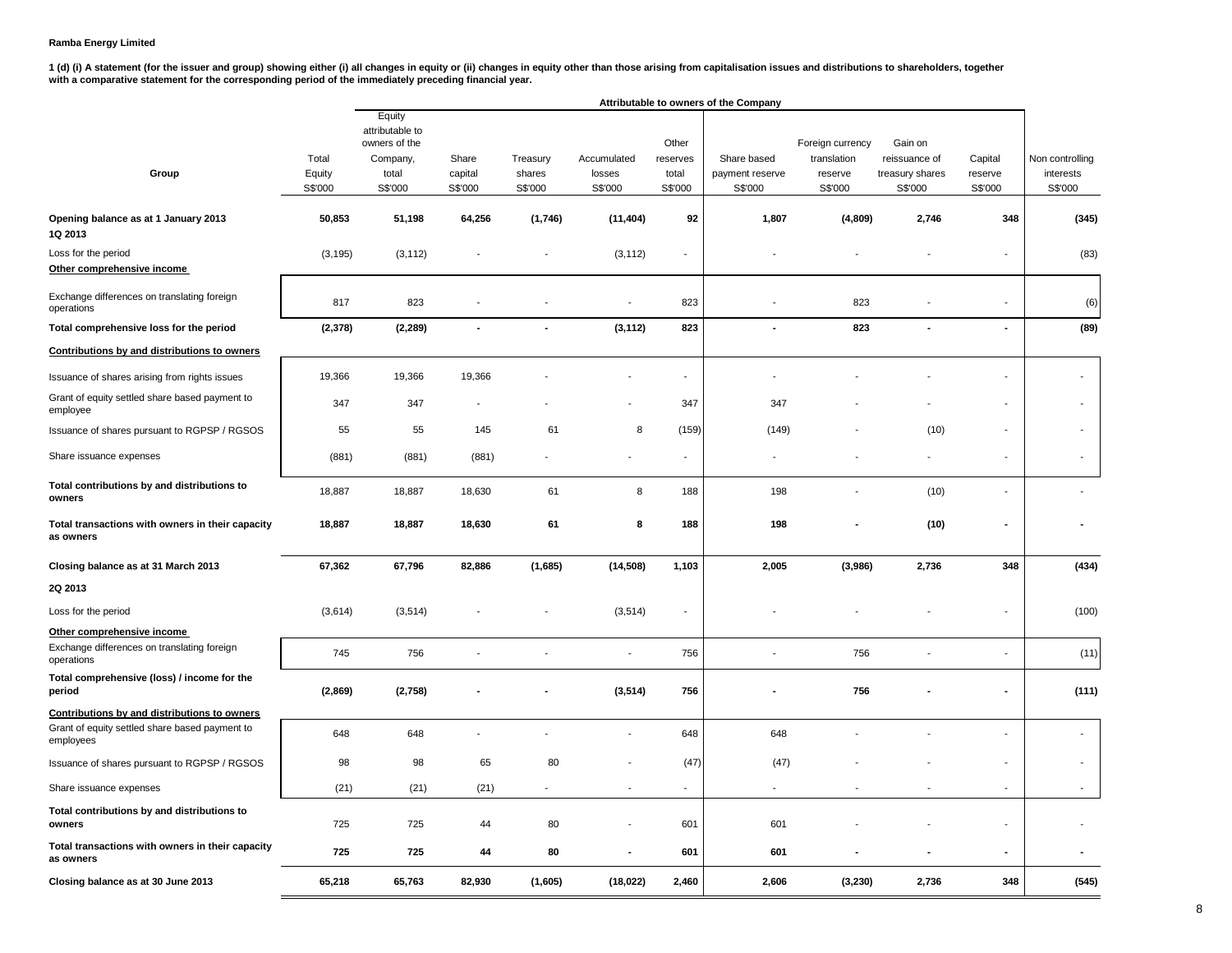**1 (d) (i) A statement (for the issuer and group) showing either (i) all changes in equity or (ii) changes in equity other than those arising from capitalisation issues and distributions to shareholders, together with a comparative statement for the corresponding period of the immediately preceding financial year.**

|          |                |                |                | Other          |                 | Gain on         |
|----------|----------------|----------------|----------------|----------------|-----------------|-----------------|
| Equity   | Share          | Treasury       | Accumulated    | reserve        | Share based     | reissuance of   |
| total    | capital        | shares         | losses         | total          | payment reserve | treasury shares |
| S\$'000  | S\$'000        | S\$'000        | S\$'000        | S\$'000        | S\$'000         | S\$'000         |
| 66,599   | 84,263         | (935)          | (21, 919)      | 5,190          | 2,560           | 2,630           |
|          |                |                |                |                |                 |                 |
| 2,320    |                |                | 2,320          |                |                 |                 |
| 2,320    |                |                | 2,320          |                |                 |                 |
|          |                |                |                |                |                 |                 |
|          | 820            |                |                | (820)          | (820)           |                 |
| 647      | $\blacksquare$ |                | $\blacksquare$ | 647            | 647             |                 |
| 647      | 820            | $\blacksquare$ | ۰              | (173)          | (173)           | ۰.              |
|          |                |                |                |                |                 |                 |
| 69,566   | 85,083         | (935)          | (19, 599)      | 5,017          | 2,387           | 2,630           |
|          |                |                |                |                |                 |                 |
| (1,536)  |                |                | (1,536)        |                |                 |                 |
| (1, 536) |                |                | (1, 536)       | $\blacksquare$ |                 |                 |
|          |                |                |                |                |                 |                 |
| (3)      | (3)            |                |                |                |                 |                 |
| 708      |                |                |                | 708            | 708             |                 |
| 705      | (3)            |                |                | 708            | 708             | ۰               |
| 68,735   | 85,080         | (935)          | (21, 135)      | 5,725          | 3,095           | 2,630           |
|          |                |                |                |                |                 |                 |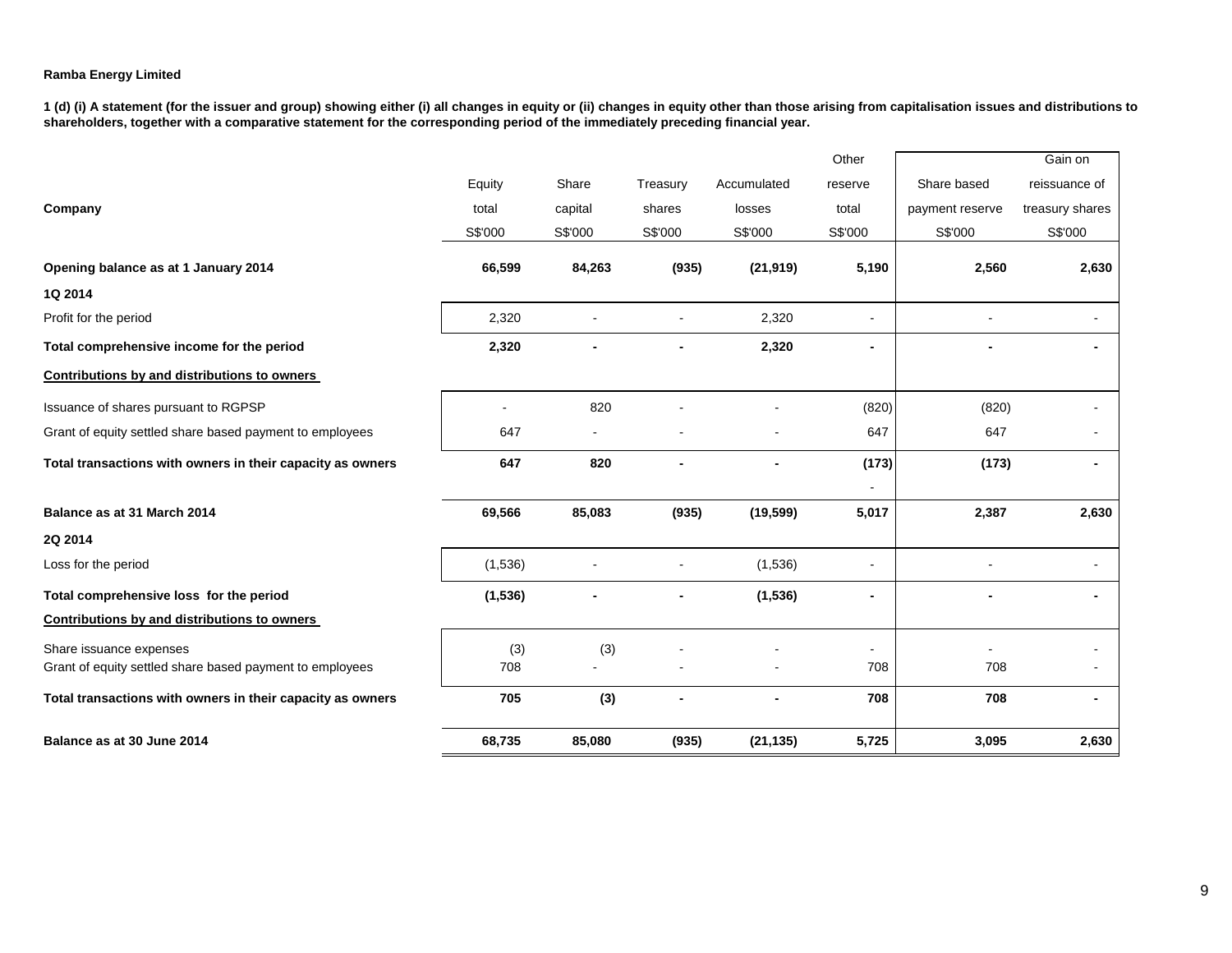**1 (d) (i) A statement (for the issuer and group) showing either (i) all changes in equity or (ii) changes in equity other than those arising from capitalisation issues and distributions to shareholders, together with a comparative statement for the corresponding period of the immediately preceding financial year.**

|                                                            |          |                      |              |             | Other          |                 | Gain on         |
|------------------------------------------------------------|----------|----------------------|--------------|-------------|----------------|-----------------|-----------------|
|                                                            | Equity   | Share                | Treasury     | Accumulated | reserve        | Share based     | reissuance of   |
| Company                                                    | total    | capital              | shares       | losses      | total          | payment reserve | treasury shares |
|                                                            | S\$'000  | S\$'000              | S\$'000      | S\$'000     | S\$'000        | S\$'000         | S\$'000         |
| Opening balance as at 1 January 2013                       | 53,157   | 64,256               | (1,746)      | (13,906)    | 4,553          | 1,807           | 2,746           |
| 1Q 2013                                                    |          |                      |              |             |                |                 |                 |
| Loss for the period                                        | (1,327)  | $\ddot{\phantom{a}}$ |              | (1,327)     | $\mathbf{r}$   | $\sim$          | ÷.              |
| Total comprehensive income for the period                  | (1, 327) |                      |              | (1, 327)    | $\blacksquare$ |                 |                 |
| Contributions by and distributions to owners               |          |                      |              |             |                |                 |                 |
| Issuance of shares arising from rights issues              | 19,366   | 19,366               |              |             | $\sim$         |                 |                 |
| Grant of equity settled share based payment to employees   | 347      |                      |              |             | 347            | 347             |                 |
| Issuance of shares pursuant to RGPSP / RGSOS               | 55       | 145                  | 61           | 8           | (159)          | (149)           | (10)            |
| Share issuance expenses                                    | (881)    | (881)                |              |             | $\overline{a}$ |                 | $\blacksquare$  |
| Total transactions with owners in their capacity as owners | 18,887   | 18,630               | 61           | 8           | 188            | 198             | (10)            |
| Closing balance as at 31 March 2013                        | 70,717   | 82,886               | (1,685)      | (15, 225)   | 4,741          | 2,005           | 2,736           |
| 2Q 2013                                                    |          |                      |              |             |                |                 |                 |
| Loss for the period                                        | (1, 374) | $\sim$               | $\mathbf{r}$ | (1, 374)    | $\mathbf{r}$   | $\sim$          | $\sim$          |
| Total comprehensive loss for the period                    | (1, 374) |                      |              | (1, 374)    | ä,             |                 |                 |
| Contributions by and distributions to owners               |          |                      |              |             |                |                 |                 |
| Grant of equity settled share based payment to employees   | 648      |                      |              |             | 648            | 648             |                 |
| Issuance of shares pursuant to RGPSP/RGSOS                 | 98       | 65                   | 80           |             | (47)           | (47)            |                 |
| Share issuance expenses                                    | (21)     | (21)                 |              |             |                |                 |                 |
| Total transactions with owners in their capacity as owners | 725      | 44                   | 80           |             | 601            | 601             |                 |
| Balance as at 30 June 2013                                 | 70,068   | 82,930               | (1,605)      | (16, 599)   | 5,342          | 2,606           | 2,736           |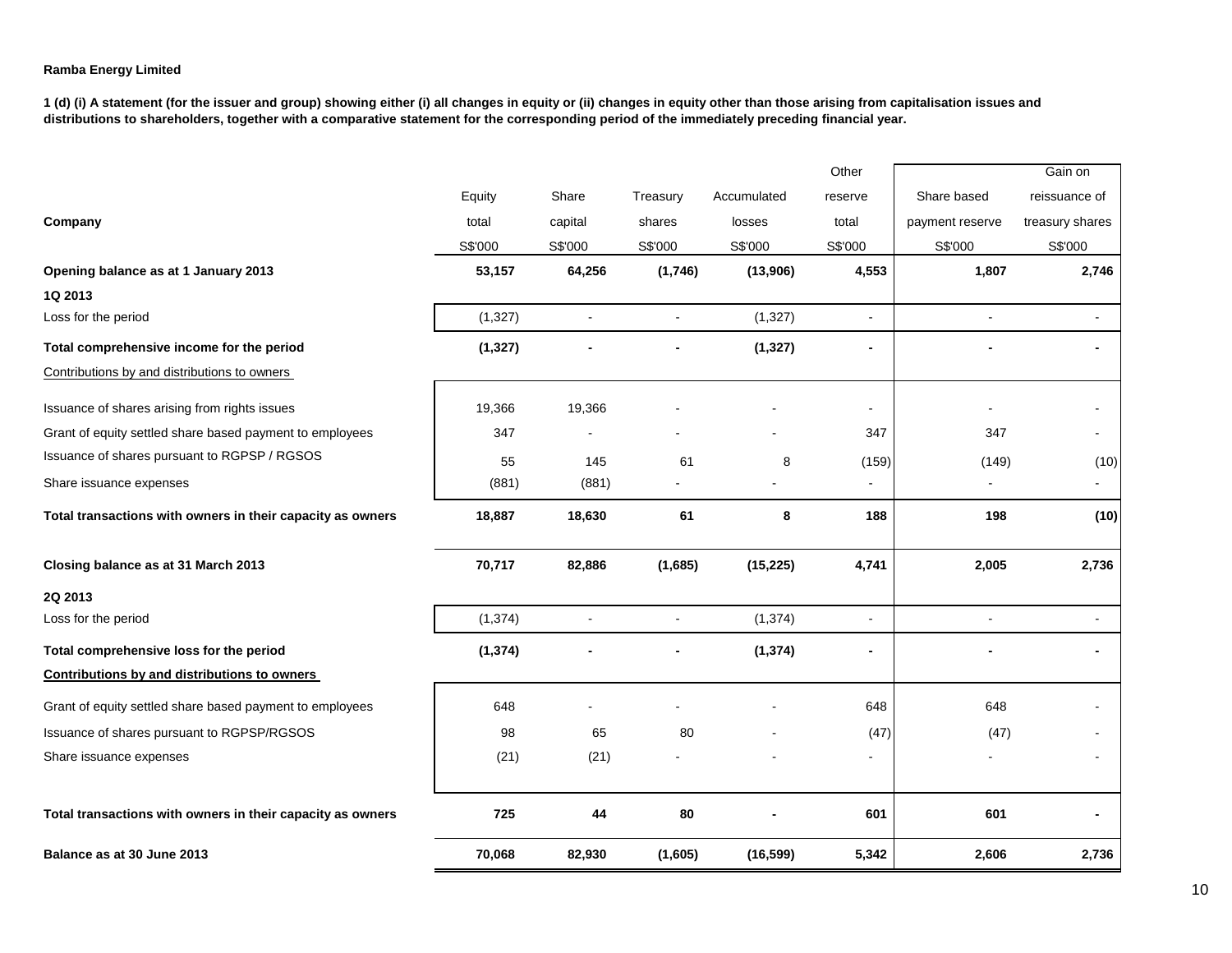**1 (d)(ii) Details of any changes in the company's share capital arising from rights issue, bonus issue, share buy-backs, exercise of share options or warrants, conversion of other issues of equity securities, issue of shares for cash or as consideration for acquisition or for any other purpose since the end of the previous period reported on. State also the number of shares that may be issued on conversion of all the outstanding convertibles as at the end of the current financial period reported on and as at the end of the corresponding period of the immediately preceding financial year.**

On 26 February 2014, the Company granted 2,783,000 and 1,867,000 share awards (other than controlling shareholders and their associates) and share options at the exercise price of S\$0.50 under the Ramba Group Performance Share Plan ("RGPSP") and Ramba Group Stock Options Scheme ("RGSOS") respectively. The share awards will be released over three years from the grant date in equal one-third proportion of the total share awards granted.

In 1Q 2014, the Company issued 1,306,338 under the RGPSP by way of new shares.

|                                                                                                                        | As at<br>30-Jun-14 | As at<br>31-Dec-13 |
|------------------------------------------------------------------------------------------------------------------------|--------------------|--------------------|
| The number of shares that may be issued on RGPSP and<br>exercise of share options outstanding at the end of the period | 20.261.714         | 16.918.052         |

#### **1(d) (iii) To show the total number of issued shares excluding treasury shares as at the end of the current financial year end as at the end of the immediately preceding year.**

|                                                                           | As at<br>30-Jun-14            | As at<br>31-Dec-13            |
|---------------------------------------------------------------------------|-------------------------------|-------------------------------|
| Total number of ordinary shares<br>Treasury shares                        | 127,379,250<br>(11, 148, 000) | 127,379,250<br>(11, 148, 000) |
| Release of treasury shares for utilisation pursuant to share<br>placement | 9,340,785                     | 9,340,785                     |
| Subtotal                                                                  | (1,807,215)                   | (1,807,215)                   |
| New issuance of shares                                                    | 211.134.966                   | 211.134.966                   |
| Share issuance under the Performance Share Plan & Option                  |                               |                               |
| Scheme                                                                    | 8,240,591                     | 6,934,253                     |
| Total number of ordinary shares after treasury shares                     | 344.947.592                   | 343,641,254                   |

#### **1(d) (iv) A statement showing all sales, transfers, disposal, cancellation and/or use of treasury shares as at the end of the current financial year reported on.**

| The movement of treasury shares is as follow |           |
|----------------------------------------------|-----------|
| As at 1 January 2014                         | 1.807.215 |
| Re-issuance of treasury shares               |           |
| As at 30 June 2014                           | 1.807.215 |

#### **2 Whether the figures have been audited or reviewed and in accordance with which auditing standard or practice.**

The figures have not been audited nor reviewed.

**4**

#### **3** Not applicable. **Where the figures have been audited or reviewed, the auditors' report (including any qualifications or emphasis of a matter)**

#### **Whether the same accounting policies and methods of computation as in the issuer's most recently audited annual financial statements have been applied.**

The Group has applied the same accounting policies and methods of computation in the preparation of the financial statements for the current reporting period compared with those of the audited financial statements as at 31 December 2013.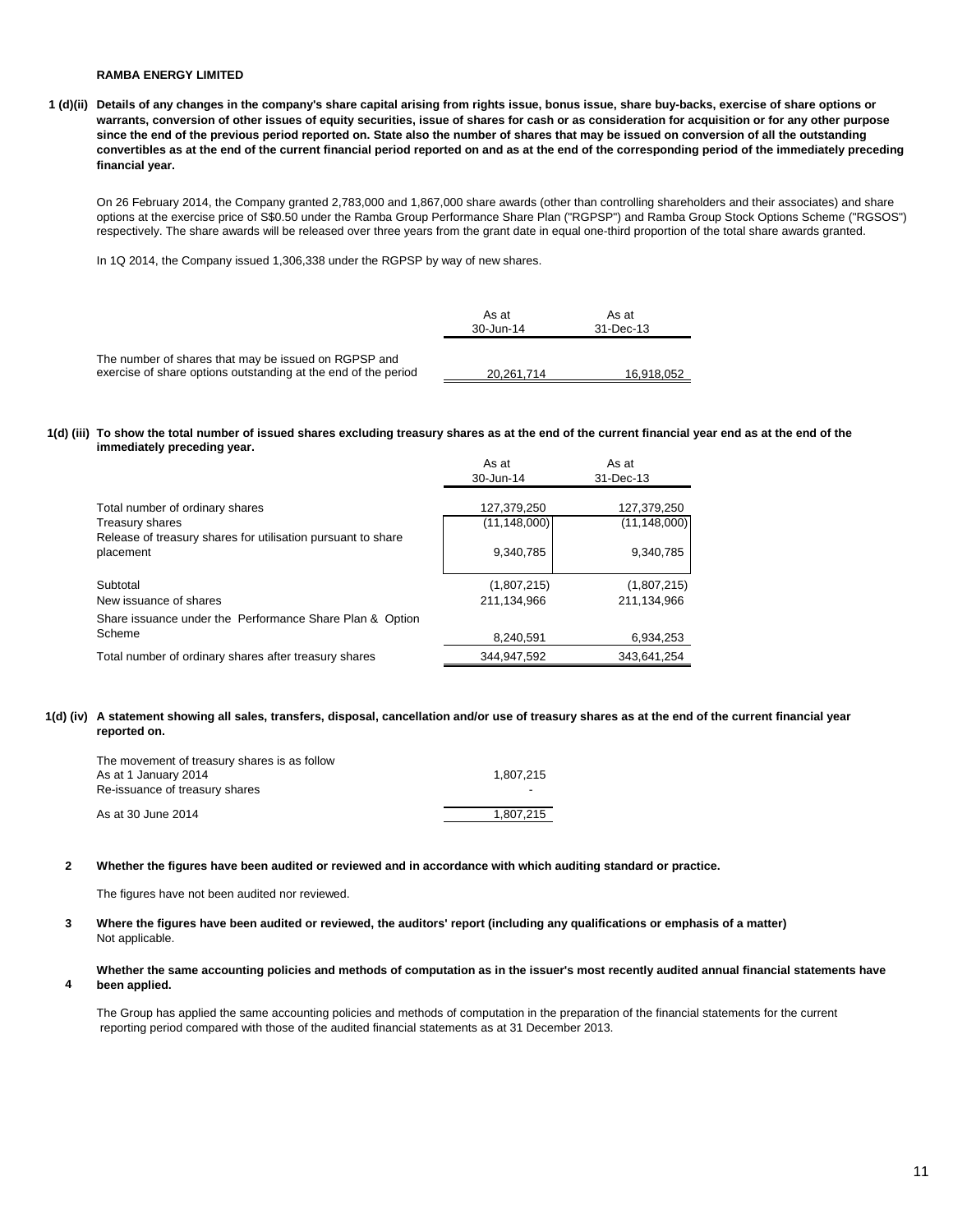### **5 If there are any changes in the accounting policies and methods of computation, including any required by an accounting standard, what has changed, as well as the reasons for, and the effect of, the change.**

On 1 January 2014, the Group has adopted all the applicable new and revised Financial Reporting Standards ("FRS") and Interpretations of Financial Reporting Standards ("INT FRS") promulgated by the Accounting Standards Council that are effective for annual period beginning on or after 1 January 2014. The adoption of the new accounting standards have no effect on the financial results of the Group and Company.

**6 Earnings per ordinary share of the group for the current financial period reported on and the corresponding period of the immediately preceding financial year after deducting any provision for preference dividends.** 

| <b>Earning per share (EPS)</b>                         | Group          |             | Group                         |                |
|--------------------------------------------------------|----------------|-------------|-------------------------------|----------------|
|                                                        | 3 months ended |             | 3 months ended 6 months ended | 6 months ended |
|                                                        | 30 June 14     | 30 June 13  | 30 June 14                    | 30 June 13     |
| Based on the weighted average number of shares (cents) |                |             |                               |                |
| - net loss attributable to shareholders                | (0.85)         | (1.03)      | (1.37)                        | (2.00)         |
| Weighted average number of shares                      | 344,947,592    | 339,606,211 | 377,954,327                   | 331,541,698    |
| On a fully diluted basis                               |                |             |                               |                |
| - net loss attributable to shareholders                | (0.85)         | (1.03)      | (1.37)                        | (2.00)         |
| Weighted average number of shares                      | 344,947,592    | 339,606,211 | 377,954,327                   | 331,541,698    |

For the period ending 30 June 2014, diluted earnings per share is calculated on the same basis as basic earnings per share as there are no dilutive potential ordinary shares as at 30 June 2014.

## **7 Net assets value (for the issuer and group) per ordinary share based on issued share capital at the end of the : (a) current financial period reported on : and**

**(b) immediately preceding financial year** 

| Net Assets Value (NAV) | Group       |             | Company     |             |
|------------------------|-------------|-------------|-------------|-------------|
|                        | 30 June 14  | 31 Dec 13   | 30 June 14  | 31 Dec 13   |
| No of ordinary shares  | 344,947,592 | 343,641,254 | 344,947,592 | 343.641.254 |
| NAV (In cents)         | 16.03       | 17.29       | 19.93       | 19.38       |

**8 A review of the performance of the group, to the extend necessary for a reasonable understanding of the group's business. It must include a discussion of the following :** 

**(a) any significant factors that affected the turnover, costs, and earnings of the group for the current financial period reported on, (where applicable ) seasonal or cyclical factors; and**

**(b) any material factors that affected the cash flow, working capital, assets or liabilities of the group during the current financial period reported on** 

#### **Group Income Review**

#### **2Q 2014 versus 2Q 2013**

In 2Q 2014, the Group recorded a revenue of S\$21.7 million and net loss after tax attributable to shareholders of S\$2.9 million.

Total revenue was higher by S\$2.5 million mainly due to the offshore project by Indonesia logistics.

Total costs and operating expenses were higher by approximately S\$2.7 million in 2Q 2014 mainly due to the following :

(a) Higher service costs by S\$1.5 million mainly due to service cost incurred for the offshore project and ;

(b) Higher manpower cost S\$1.2 million due to increase headcount for new logistics contract

Income tax was lower than the corresponding period by S\$0.7 million due to deferred tax adjustment.

#### **1H 2014 versus 1H 2013**

In 1H 2014, the Group recorded a revenue of S\$39.9 million and net loss after tax attributable to shareholders of S\$5.2 million.

Total revenue was higher by S\$2.2 million mainly due to the offshore project by Indonesia logistics.

Total costs and operating expenses were higher by approximately S\$2.0 million in 1H 2014 mainly due to higher staff cost S\$2.0 million as a result of increased headcount for new logistics contract which started in 2H 2013 and February 2014.

Income tax was lower than the corresponding period by S\$1.2 million due to deferred tax adjustment.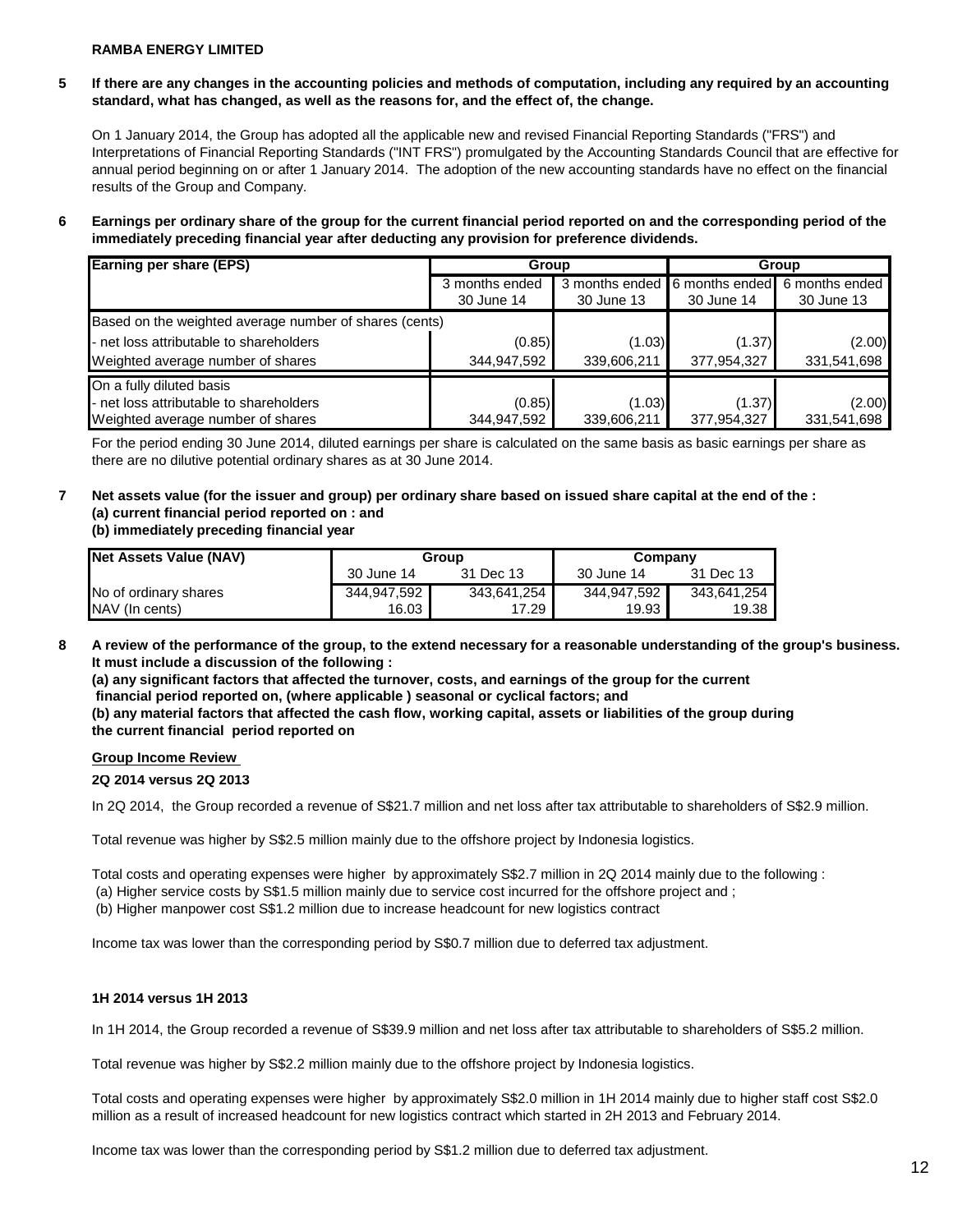#### **8 Notes to Balance Sheet Group**

Non-current assets increased by S\$1.0 million to S\$81.9 million mainly due to :

- (a) increase by S\$2.3 million for drilling and exploration activities carried out in the Lemang & West Jambi blocks ;
- (b) purchase of software S\$1.0 million for the logistics business;
- (c) offset by S\$2.1 million mainly due to disposal of ISO tanks for fleet optimisation.

Current liabilities increased by S\$6.8 million to S\$41.6 million. The increase are mainly due to external loan S\$3.4 million and trade payables S\$2.9 million.

The Group had a net current liabilities position as at June 2014 due to higher short term borrowings and trade payables.

### **Notes to Cashflow Statement**

#### **Group**

#### **2Q 2014**

For the period 2Q 2014 , cash generated from financing and operating activities of \$0.7 million was used to fund the investment activities (exploration & evaluation assets) of \$1.2 million, thereby reducing cash outlay by \$0.5 million.

#### **1H 2014**

For the period 1H 2014 , cash generated from financing activities of S\$3.2 million was used to fund the investment activities ( exploration & evaluation assets) of \$3 million and operating activities of \$1.6 million, resulting in a net cash outlay of S\$1.4 million.

**9 Where a forecast, or a prospect statement, has been previously disclosed to shareholders, any variance between it and the actual results** 

Not applicable

**10 A commentary at the date of the announcement of the significant trends and competitive conditions of the industry in which the group operates and any known factors or events that may affect the group in the next reporting period and the next 12 months.** 

### **Oil and Gas Business**

The Group has evolved from a primarily logistics business into a diversified company with distinct segments ; (a) oil and gas , (b) logistics and (c) commercial real estate. The Group is confident that oil and gas will remain the mainstay of the Group's business, given the importance of the oil and gas industry and how it plays a key role in driving the global economy. Nevertheless, the exploration and production of oil and gas is a high capital intensive business which uses highly complex processes and state of art technology. Given the Group's discoveries and positive test results at the Lemang block, the Group shall work towards development of the Akatara-Selong cluster and subsequently commercial production. As the Group still has oil and gas fields which are in the exploration phase, the Group can still expect to continue incurring high capital costs to fund the necessary exploration and future development activities.

#### **Logistics Business**

The Management remains committed and focused on new business growth and driving productivity. The business landscape in Singapore represents our most challenging area with the manpower shortage and general cost inflation being key issues.

#### **11 Dividend**

(a) Current Financial Period Reported On

Any dividend declared for the current financial period reported on ? No

(b) Corresponding Period of the Immediately Preceding Financial Year Any dividend declared for the corresponding period of the immediately preceding financial year ? No

(c) Date Payable - Not Applicable

(d) Books closure date - Not Applicable